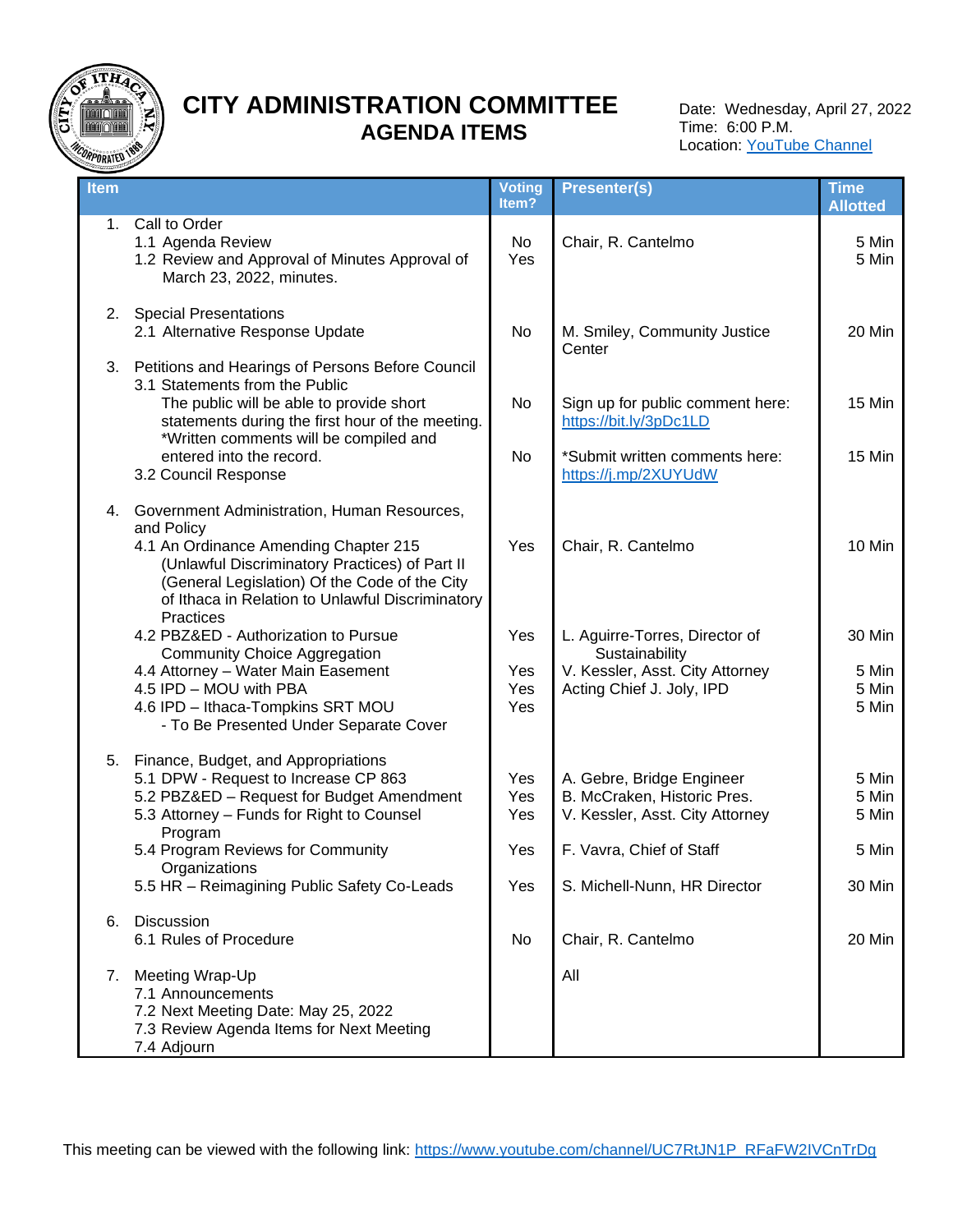# **.1 AN ORDINANCE AMENDING CHAPTER 215 (UNLAWFUL DISCRIMINATORY PRACTICES) OF PART II (GENERAL LEGISLATION) OF THE CODE OF THE CITY OF ITHACA IN RELATION TO UNLAWFUL DISCRIMINATORY PRACTICES**

WHEREAS, the City of Ithaca has a long-standing commitment to provide protection against discrimination to its residents in the area of employment, and

WHEREAS, the U.S. workforce has a well-documented racial and gender pay gap, and

WHEREAS, research in the field of labor economics finds that hourly and salary compensation transparency improves pay equity and improves employee retention for employers, now, therefore

BE IT ORDAINED AND ENACTED by the Common Council of the City of Ithaca as follows:

# **Section 1. Legislative findings, intent, and purpose**.

The Common Council makes the following findings:

- 1. The City of Ithaca has an interest in providing protection against discrimination to its residents.
- 2. Equitable employer-employee relations are a matter of public welfare.
- 3. Wage transparency empowers employees to make informed decisions about personal financial and economic stability.

Based upon the above findings, the intent and purpose of this ordinance is to foster wage transparency in the employer-employee relationship in the city.

**Section 2.** §215-2, "Definitions", is hereby amended so that the following particular Definitions shall read as follows, without change to other Definitions included in 215-2:

## EMPLOYEE

An individual who performs services for and under the control and direction of an employer for

wages or other remuneration, but not including [Does not include] any individual employed by his or her parents, spouse or child, or in the domestic service of any person, nor any person whose work qualifies under applicable New York State law as that of an independent contractor.

# EMPLOYER

Any person, firm, partnership, institution, corporation, or association that employs one or more employees, but not including any such entity [Does not include any employer] with fewer than four employees in its employ.

# EMPLOYMENT AGENCY

[Includes any] Any person undertaking to procure employees or opportunities to work as an employee.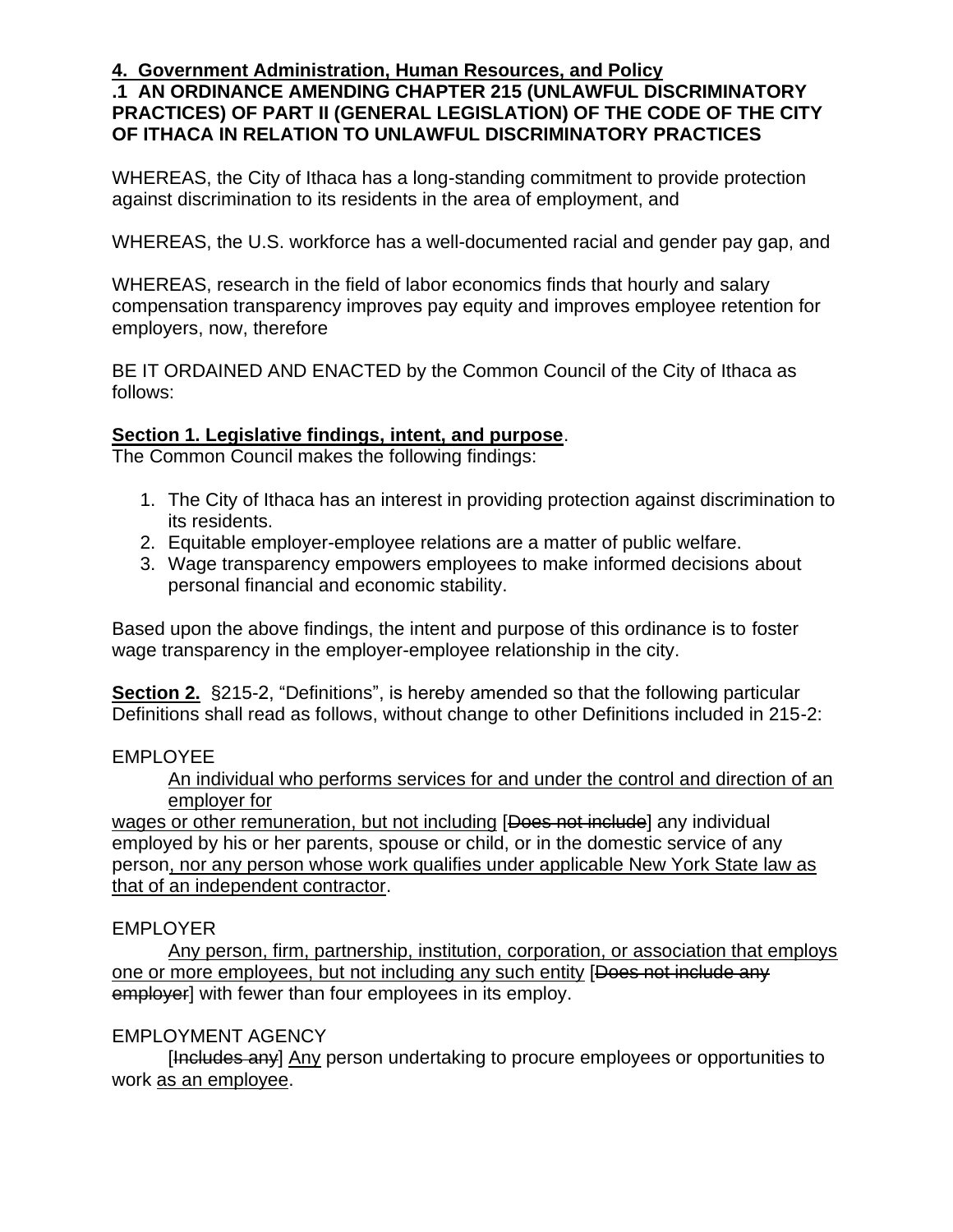**Section 3.** §215-3 of the City Code is hereby amended to add at the end thereof a new subsection F to read as follows:

F. Employment; minimum and maximum compensation in job listings.

1. It shall be an unlawful discriminatory practice for an employment agency, employer, employee or agent thereof to advertise an opportunity for employment as an employee, including a job, promotion or transfer opportunity without stating the minimum and maximum hourly or salary compensation for such position in such advertisement. In stating the minimum and maximum hourly or salary compensation for a position, the range may extend from the lowest to the highest hourly or salary compensation the employer in good faith believes at the time of the posting it would pay for the advertised job, promotion or transfer opportunity.

2. This subdivision does not apply to an employer that employs fewer than four employees whose standard work locations are in the city.

3. This subdivision does not apply to a job advertisement for temporary employment at a temporary help firm as such term is defined by subdivision 5 of section 916 of article 31 of the labor law.

## **Section 4.** Severability Clause.

Severability is intended throughout and within the provisions of this Ordinance. If any section, subsection, sentence, clause, phrase, or portion of this Ordinance is held to be invalid or unconstitutional by a court of competent jurisdiction, then that decision shall not affect the validity of the remaining portions of this Ordinance.

## **Section 5.** Effective Date.

This ordinance shall take effect on September 1, 2022, and in accordance with law upon publication of notices as provided in the Ithaca City Charter.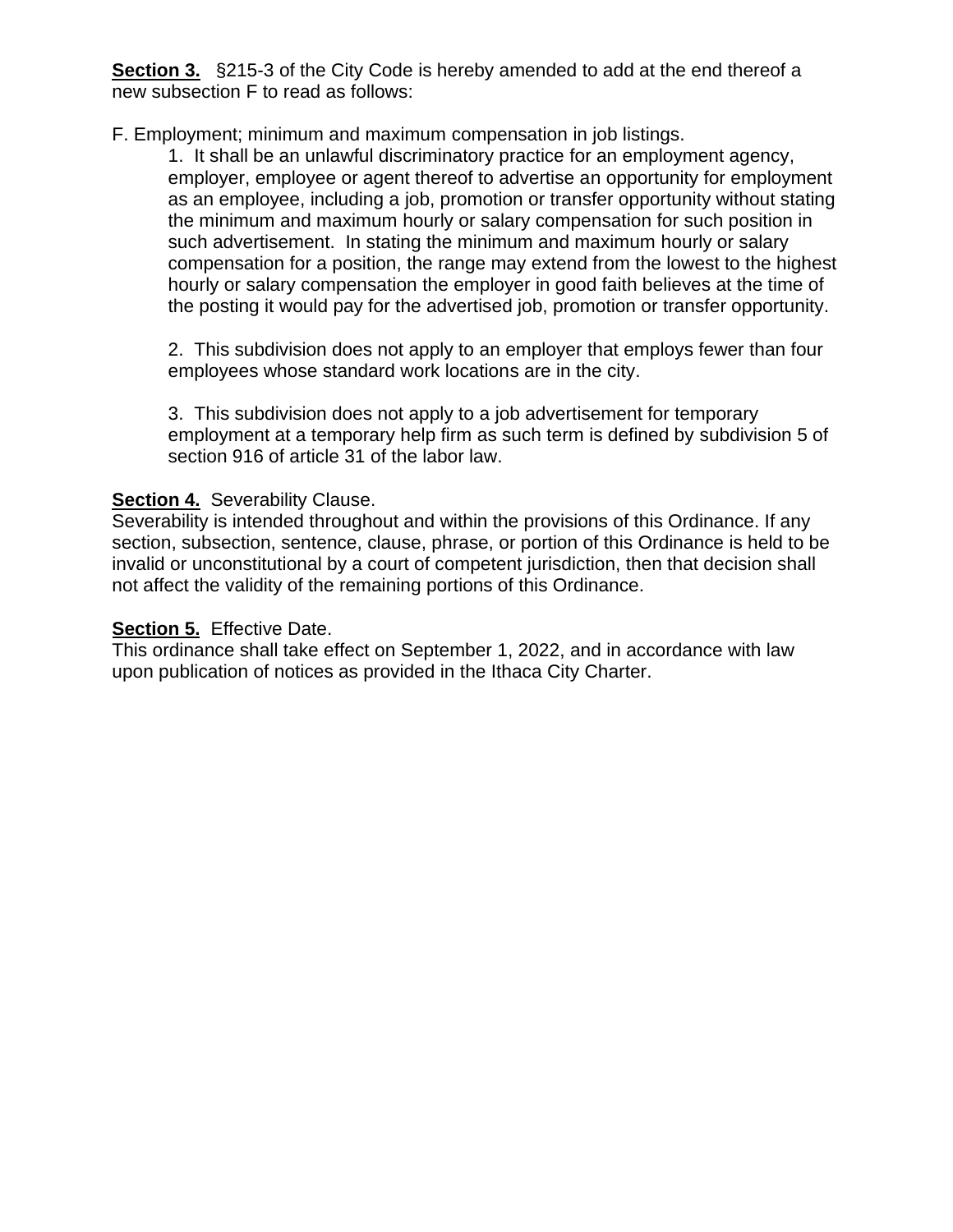### **.2 Authorization to Develop Community Choice Aggregation Implementation Plan for the City of Ithaca According to Public Service Commission CCA Order**

WHEREAS, the City of Ithaca has demonstrated its desire and commitment to be a leader in sustainability and social equity, as exemplified by the adoption of the Ithaca Green New Deal; and

WHEREAS, the Ithaca Green New Deal includes city-wide decarbonization and climate justice by 2030; and

WHEREAS, to achieve carbon neutrality by 2030 the city requires to reduce its reliance on fossil-fuel generated electricity; and

WHEREAS, the utility company serving City of Ithaca residents relies on a combination of fossil fuel- and carbon-free energy sources to generate electricity, currently offering not viable path to eliminate greenhouse gases (GHG) from electricity generation; and

WHEREAS, other energy service companies offer the option to individual consumers of procuring electricity from renewable sources at a premium, limiting access to renewable energy for the city's low and moderate income population; and

WHEREAS, the Public Service Commission has issued an Order enabling Community Choice Aggregation (CCA) in all of New York State, empowering communities to negotiate contracts for more favorable rates and cleaner electricity supply; and

WHEREAS, CCA allows municipalities to take over the utility's role as the default supplier of energy to their residents and businesses, and develop programs that control cost, increase resiliency, reduce carbon pollution, and keep energy dollars local; and

WHEREAS, more than 100 municipalities in New York state have adopted CCA, including the City of Rochester and Westchester County, as a voluntary opt-out program; and

WHEREAS, as part of an effort to incentivize CCA the PSC has directed the Clean Energy Advisory Council to develop incentives that foster voluntary investments in clean energy technology, further democratizing renewable energy; and

WHEREAS, per PSC CCA Order, municipalities pursuing CCA may collect funds from customer payments to cover all administrative costs associated with the implementation of a CCA program; and

WHEREAS, per PSC CCA Order, Common Council must approve

- A local law to "facilitate the creation of Community Choice Aggregation programs in New York State" before moving forward with the development of
- CCA Implementation Plan, CCA Community Outreach Plan and CCA Data Protection Plan, also to be approved by Common Council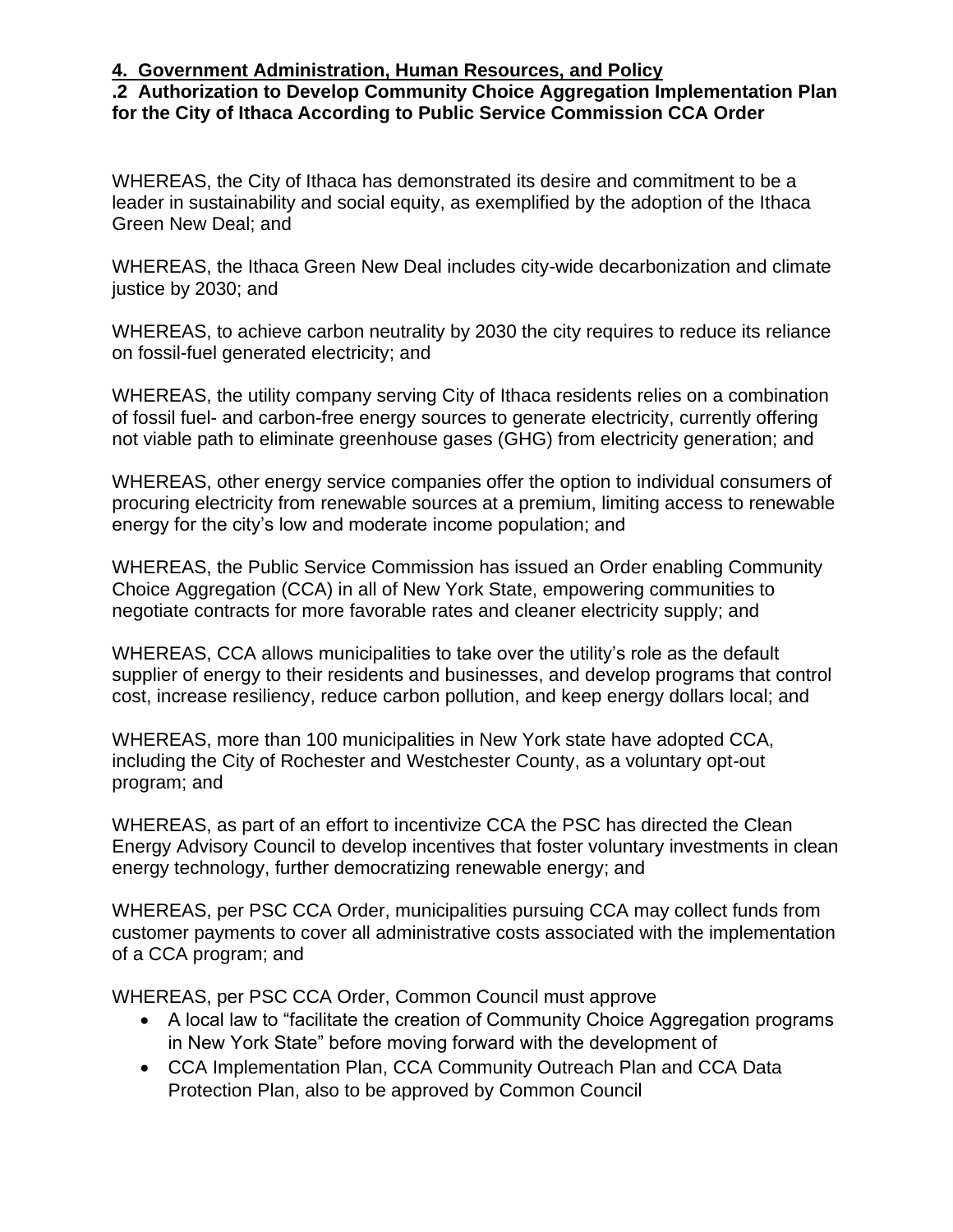before submitting to the PSC for final authorization; and

WHEREAS, in collaboration with the Town of Ithaca and other municipalities in Tompkins County, the City of Ithaca has engaged since September 2021 with Local Power LLC for the development of a CCA program, initially sponsored by Park Foundation, and for which a Capital Project was approved as part of the 2022 budget; now, therefore be it

**RESOLVED,** That the City authorizes staff to continue working with Local Power LLC, the Town of Ithaca and other municipalities in Tompkins County, to develop a CCA program, including a Local Law, Implementation Plan, Outreach Plan and Data Protection Plan, Voluntary Investment Plan and Clean Electricity Procurement Plan, all to be submitted to Common Council for approval at a later date in 2022, detailing the following:

- Specifics of how the program will be implemented, how it will benefit or affect the citizens of Ithaca, how it will impact the cost of electricity.
- How the program may impact city operations and staff count, and if necessary, a plan to address hiring needs, including all associated costs.
- The designation of CCA administrator in charge of organization, procurement and communications.
- The costs associated with managing and implementing the CCA program, and the way in which the City may recover all associated costs.
- How outreach, data protection, implementation and voluntary investment plans will be deployed.
- Timeline for implementation and steps to procure carbon free electricity.
- A comprehensive description of short- and long-term benefits, challenges and opportunities;

# and, be it further

**RESOLVED,** That the Planning and Development Department will be responsible of developing and presenting to Common Council a CCA Local Law for approval as a required next step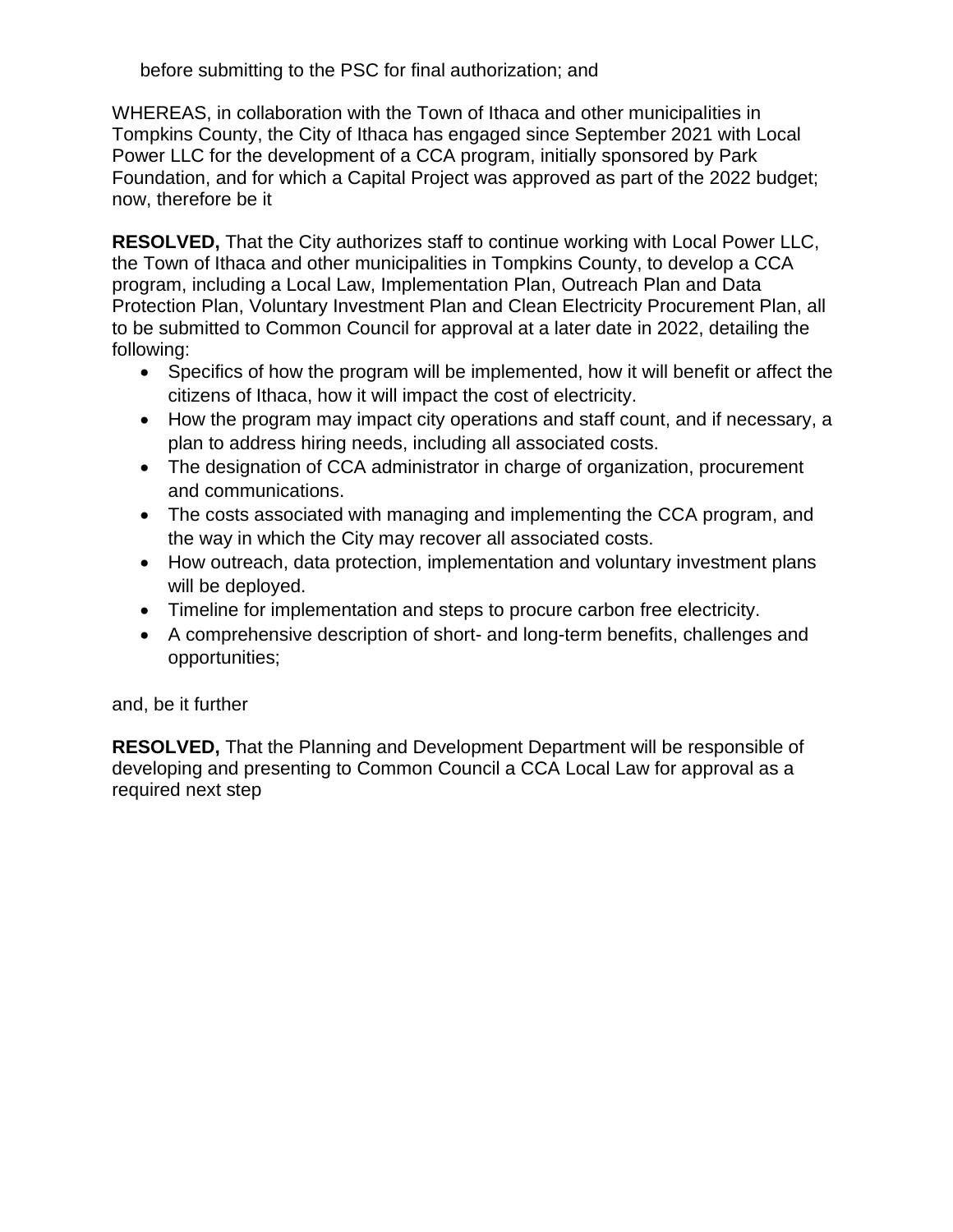## **.3 Authorize Purchase of Easement for Improvement of Water System**

WHEREAS, the City of Ithaca ("City") operates a municipal water system through its Department of Public Works, and

WHEREAS, the City maintains two water main lines on South Hill in the vicinity of South Aurora Street and Hudson Place near the City border with the Town of Ithaca; and

WHEREAS, the City desires to connect these two water mains in order to create a loop in the system, which would improve circulation, water quality, and fire flows for the benefit of the general public and City water users; and

WHEREAS, in order to connect the two water main lines, the City must obtain a property interest in a portion of the land located at 117-119 Coddington Road (Tax Parcel 115-2-1.1), which interest will consist of an approximately 20-foot-wide easement over approximately 1390 square feet of land that will enable the City to locate a water main extension underneath the subject property; and

WHEREAS, on March 2, 2022, Common Council declared itself lead agency for environmental review and determined that the acquisition of the easement and extension of the main would have no significant environmental impact; and

WHEREAS, on March 2, 2022, Common Council authorized acquisition of the easement by eminent domain; and

WHEREAS, since that date, the City has been in negotiations with the property owner for the voluntary transfer of the easement on mutually acceptable terms; be it hereby

**RESOLVED,** That the Department of Public Works, in conjunction with the City Attorney, is authorized to offer terms for the voluntary acquisition of the easement that will enable the connection of the water mains and improvement of the water system, including the expenditure of not more than \$6,000, provided, however, that said funds shall be expended from previously authorized departmental operating budgets or applicable capital project accounts; and be it further

**RESOLVED,** That the Acting Mayor, in consultation with the City Attorney, is authorized to execute any such documents as shall be necessary to effectuate the transfer of the easement; and be it further

**RESOLVED,** That in the event that the City and property owner are unable to reach an agreement for voluntary transfer of the easement, the easement shall be acquired by eminent domain as previously authorized by Common Council.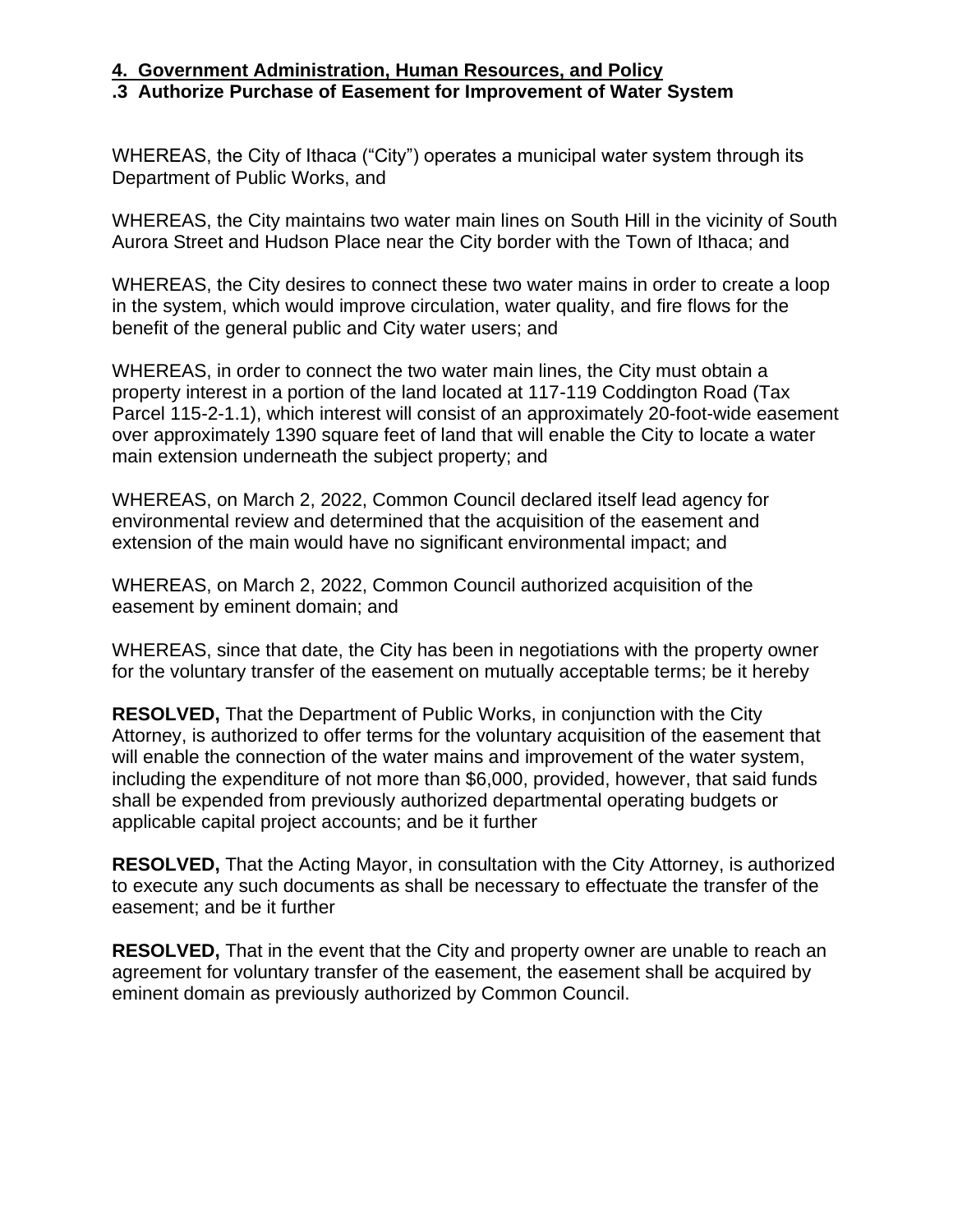## **.4 Approval and Authorization to Execute Memorandum of Agreement and Settlement with Ithaca Police Benevolent Association**

WHEREAS, in or about August and September of 2020 the Ithaca Police Department ("IPD") mandated certain officers to perform overtime work; and

WHEREAS, the Ithaca Police Benevolent Association ("PBA") filed an improper practice charge with the Public Employment Relations Board ("PERB") contending the City had an obligation to bargain with the PBA over procedures for allocating mandatory overtime work (Charge No. U-37670) (the "Charge"); and

WHEREAS, an administrative law judge of PERB encouraged the City and PBA to resolve the Charge by negotiating procedures for allocating mandatory overtime work; and

WHEREAS, the City and PBA successfully negotiated the procedures for allocating mandatory overtime work, which are reflected in the Memorandum of Agreement and Settlement; now therefore be it

**RESOLVED,** That the Common Council approves the Memorandum of Agreement and Settlement between the City and PBA setting forth procedures for the allocation of mandatory overtime work, providing for the payment of mandatory overtime work at a double time rate in specified circumstances, and allowing either party a yearly opportunity to opt out of the terms of the Memorandum of Agreement and Settlement in which case provisions for allocation and payment for mandatory overtime work would be renegotiated, and providing for PBA's withdrawal of the Charge; and, be it further

**RESOLVED,** That the Acting Mayor is authorized to fully execute the Memorandum of Agreement and Settlement on behalf of the City.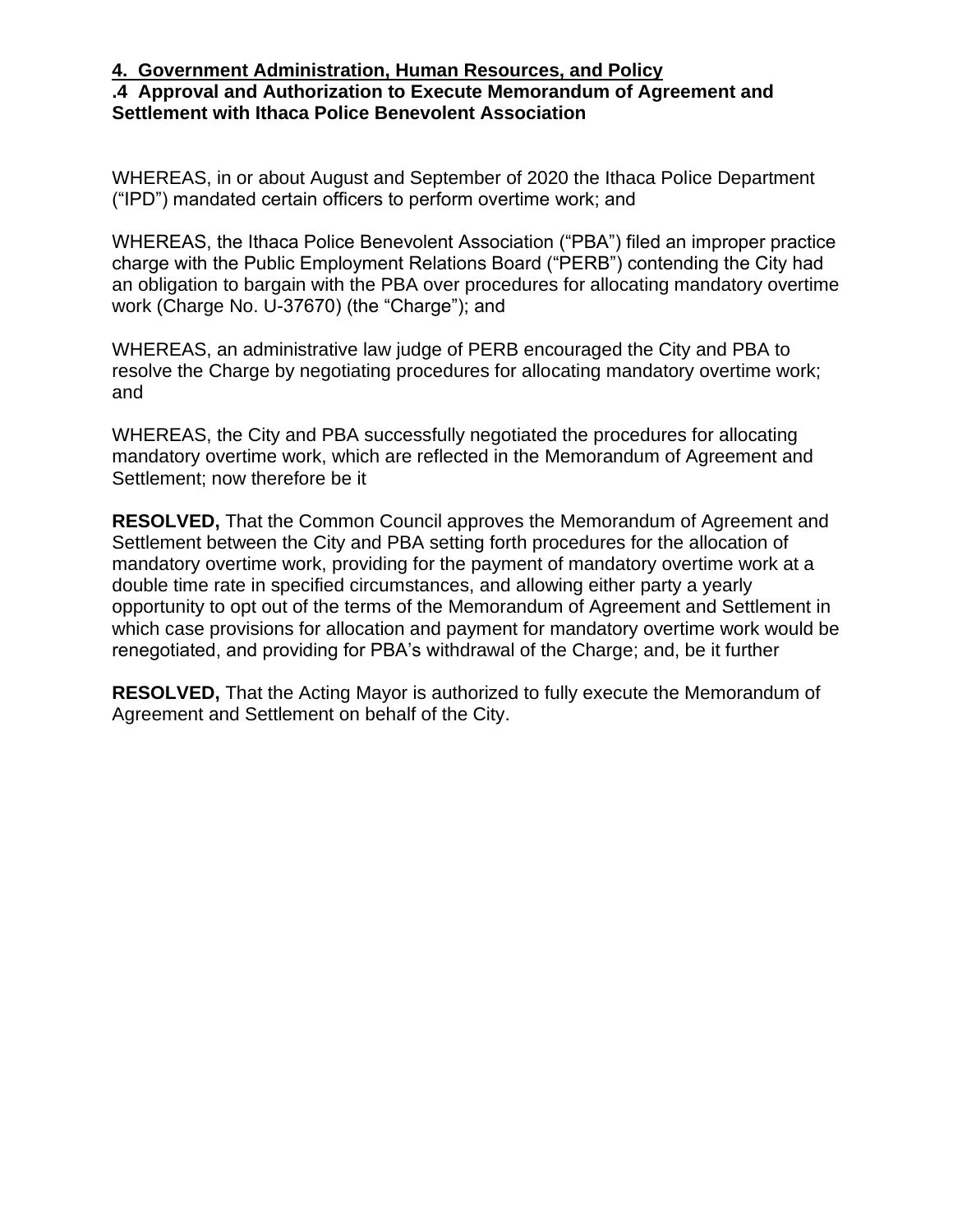### STATE OF NEW YORK PUBLIC EMPLOYMENT RELATIONS BOARD ----------------------------------------------------------------------X

In the Matter of the

ITHACA POLICE BENEVOLENT ASSOCIATION, INC.,

Charging Party,

- against - PERB Case No.: U-37670

CITY OF ITHACA,

Respondent.

#### ----------------------------------**MEMORANDUM OF AGREEMENT AND SETTLEMENT**

#### BY AND BETWEEN:

#### THE CITY OF ITHACA, NY

#### AND,

#### ITHACA POLICE BENEVOLENT ASSOCIATION, INC.

**WHEREAS,** the City of Ithaca, NY (hereinafter the "City") and the Ithaca Police Benevolent Association, Inc. (hereinafter "PBA"), are signatories to a collective bargaining agreement ("CBA") in which the terms and conditions of employment for the members of PBA are set forth;

**WHEREAS,** the CBA and a Memorandum of Agreement ("MOA") dated July 1, 2020 enumerate the procedures associated with voluntary overtime in the Patrol Division, procedures which are not changed by this agreement;

**WHEREAS,** the PBA, on behalf of the members who were mandated to work overtime in August and September of 2020, filed an Improper Practice Charge (U-37670) (hereinafter the "Charge") with the Public Employment Relations Board ("PERB") on or about October 13, 2020;

**WHEREAS,** the Charge alleged a failure by the City to negotiate the procedures in which mandated overtime for the Patrol Division due to officer absence(s) would be assigned;

**WHEREAS,** an initial conference occurred in association with the Charge on December 16, 2020;

**WHEREAS,** the parties agreed to negotiate the procedures in which mandatory overtime in the Patrol Division due to absences or other emergency needs would be assigned;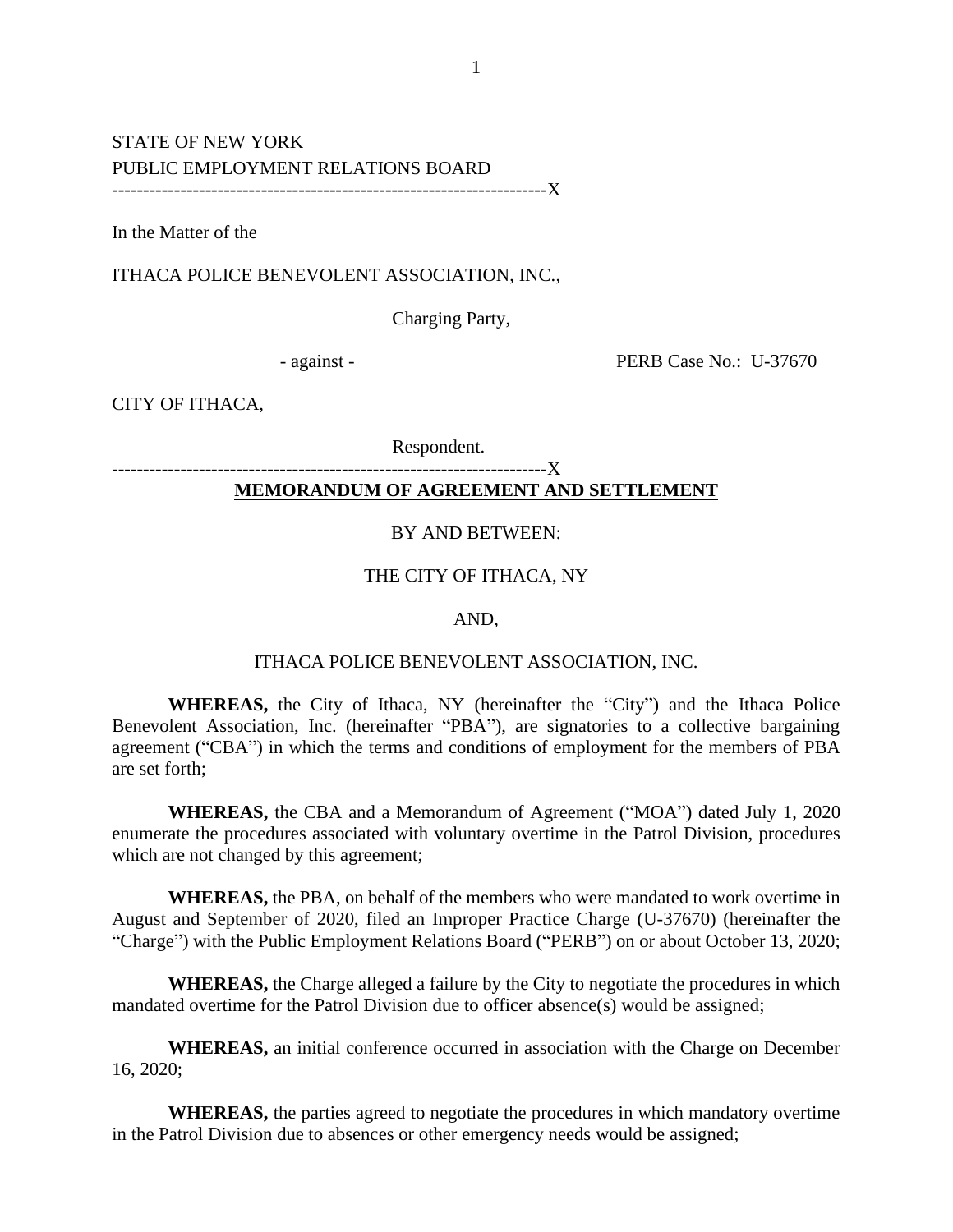**WHEREAS,** the Charge has been placed on PERB's hold calendar while the parties negotiated these procedures;

**NOW, THEREFORE,** the parties hereto agree to the terms, as follows:

1. The parties agree that in situations requiring mandatory overtime in the Patrol Division due to absences or emergency i.e., unanticipated and unforeseen event or incident (not to include training), where the City determines additional officers are required in a shift, the City will follow the below procedures in the order as listed:

- a. Before mandating overtime under these procedures, the procedures for voluntary overtime outlined within the CBA and MOA, or as changed thereafter by the parties' mutual agreement, will first be utilized to determine whether the necessary overtime could be filled voluntarily, unless an emergency as defined above requires immediate response.
- b. An officer scheduled to work the shift where there is a shortage but is scheduled for training will be notified that the training is cancelled and the officer is required to report for patrol for the shift, so long as the officer is given reasonable notice of the training cancellation and order to report for patrol. Prior to cancelling training consideration will be given to whether or not the training is a certification essential to the continued operations of the Ithaca Police Department. Cost, location, and the duration of the training will also be considered.
- c. Where no volunteer or an insufficient number of volunteers for overtime is/are obtained through the voluntary procedures, and/or an officer cannot be recalled from training, or an emergency need as described in paragraph 1(a) exists, the City may then mandate overtime to meet its desired staffing levels in accordance with the following procedures:
	- i. For each bid cycle, there shall be a list maintained by the Department for each shift listing each officer assigned to that shift in reverse order of seniority. When an officer is mandated to work overtime the list shall be marked next to the applicable officer's name and notated with a date when the mandated overtime occurred.
	- ii. Supervisors shall make reasonable attempts to review the schedules of all officers regularly scheduled for their shift at least 72 hours in advance so as to ensure that to the greatest extent possible shift shortages can be covered through voluntary overtime in accordance with the CBA and the Voluntary Overtime MOA.
- iii. The list for each shift shall be utilized on a rotating basis, starting with the least senior officer, and then moving to the next most senior officer, etc., for each mandated shift. However, if any of the conditions in paragraphs 1(d), 5 or 7 are present, the rotation shall move to the next most senior officer. Should the most senior officer on the shift be mandated during the applicable bidding cycle, the rotation shall begin again with the least senior officer.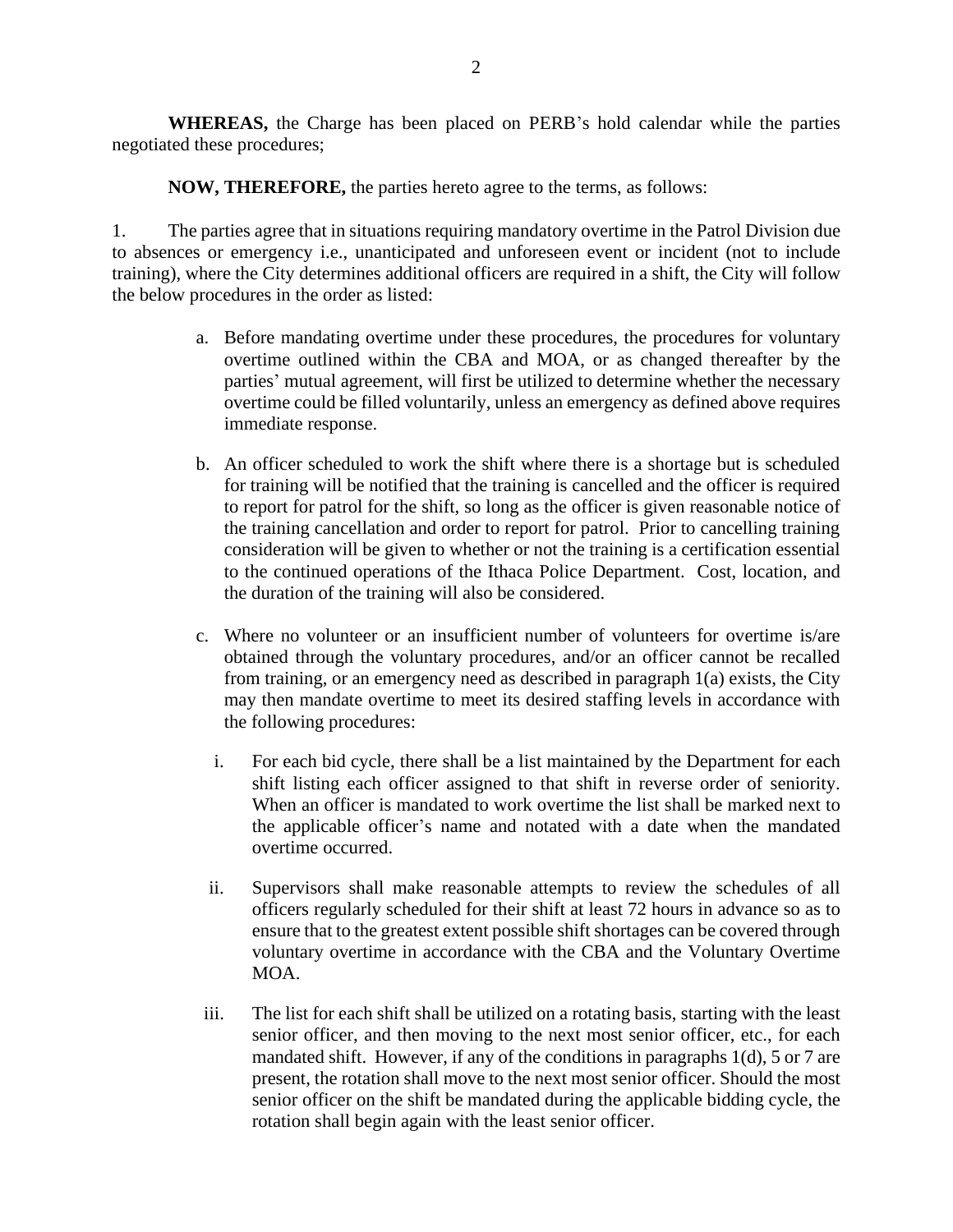- iv. The officer(s) who is/are on duty on the shift immediately preceding the shift in which mandatory overtime is needed shall be mandated to remain on duty for the first four hours of the shift in question, unless that officer agrees to work the entire eight-hour shift in which the overtime is needed.
- v. The officer(s) who is/are scheduled for their regularly scheduled shift immediately following the shift in which mandatory overtime is needed shall be mandated to report early for the second four hours of the shift in question if the officer mandated from the preceding shift has not agreed to work the entire eight-hour shift as well as their regularly scheduled shift.
- vi. If staff is unable to reach any of the officers on the following shift to come in early, staff may, in their discretion hold the officer mandated to work the first four hours of the shift to work for an additional four hours if there is a verified and articulated need such as high call volume or unusual incidents.
- d. An officer shall not be mandated to work if it would result in the officer working more than 16 consecutive hours. In the event that an officer is excused under this provision, the next officer in order on the list will be mandated, but the excused officer will be the first to be mandated in the next instance mandating overtime is required. A notation will be made on the overtime list that demonstrates this occurred.

2. Officers who are mandated to work overtime shall be provided notice of the mandatory overtime as soon as patrol administration makes the determination that the mandated overtime is required.

3. Mandated overtime shall only be for a partial shift, i.e., four hours, except for situations as described in Paragraph 1(c)(iv) or (vi) above, and shall be paid in accordance with the terms of the CBA.

4. If, after an officer has been notified, they will be mandated to work, the need for the mandated time no longer exists, the officer who was mandated shall be given the option to work, even though the need for the mandate no longer exists. Officers who choose to work that time shall be paid in accordance with the CBA, but officers who choose not to work shall not be paid for that time.

5. No officer shall be mandated to work overtime more than three (3) times per calendar month (a calendar month shall be defined as the first day of each month until the last day of the same month, and resetting on the first of the next month).

6. An officer who has been mandated to work shall be compensated at a rate of two times their normal pay rate for all mandated hours worked or at the four (4) hours call-in or holiday overtime rate, whichever is higher. This provision shall not apply if the officer agrees to work the shift when the need for mandating no longer exists, as set forth in Paragraph 4 above.

7. Where an officer requests, for good reason, to be excused from mandatory overtime, they may notify the shift commander to request that they be excused from mandatory overtime for a shift in which they have been notified they will be mandated to work. After receipt of the request, it shall be considered and the employee will be notified of the decision to deny or approve the request. Such requests will not be unreasonably denied. In an instance where an officer is excused,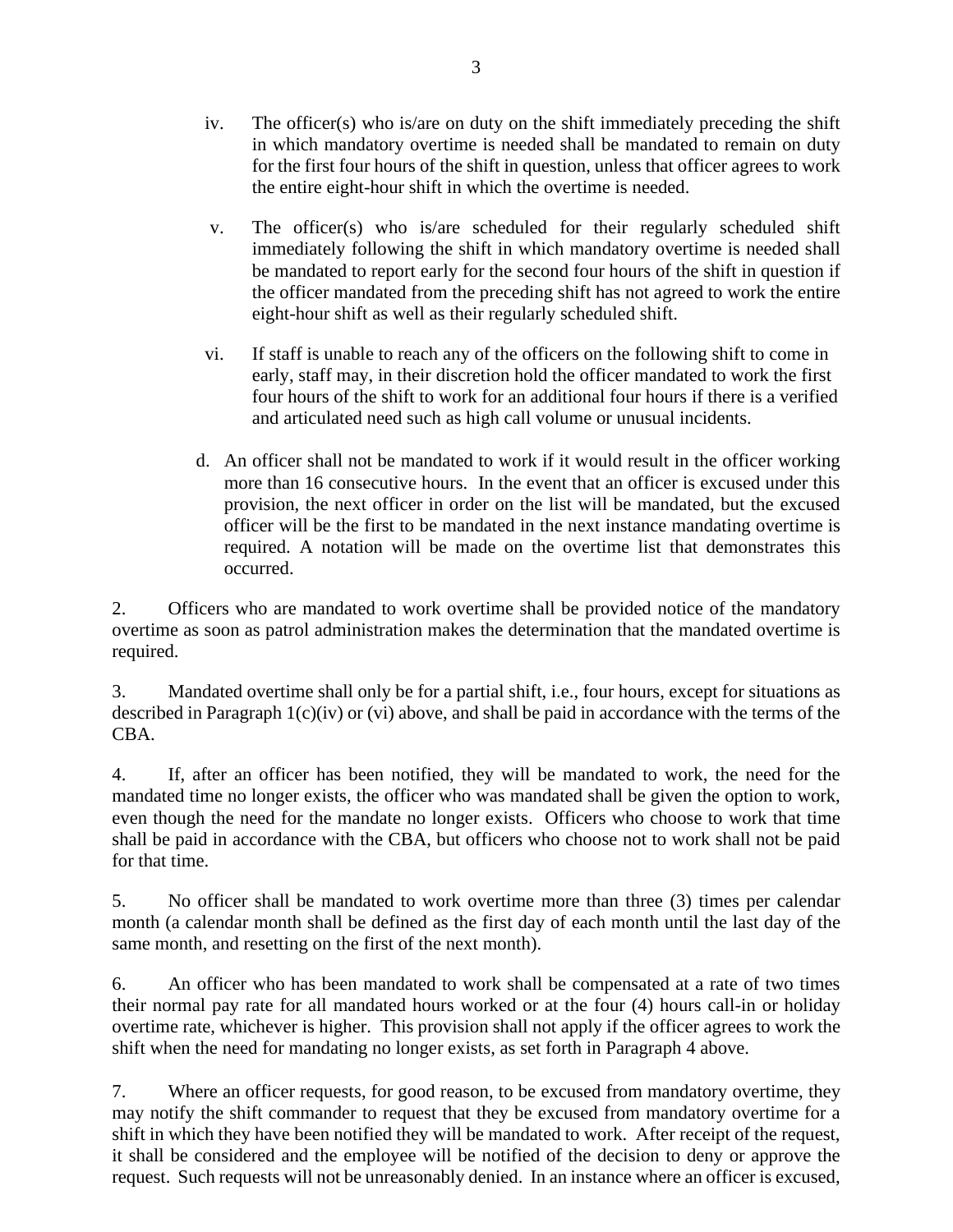the next officer in order on the list will be mandated, but the excused officer will be the first to be mandated in the next instance mandating overtime is required. A notation will be made on the overtime list that demonstrates this occurred.

8. This MOA is not intended to impact the City's management rights with respect to overtime or staffing level determinations in the Police Department.

9. Nothing in this agreement should be construed as altering the voluntary overtime procedure or shift bidding processes enumerated within the CBA and MOA.

10. This MOA shall be incorporated into the CBA and shall be enforceable through the grievance procedure of the CBA, subject to the following: (a) an employee shall work mandatory overtime for which the employee has been called in, even if disputed, subject to adjustment through the grievance procedure and not by refusing to work; and (b) either party may, not more than ninety (90) and not fewer than sixty (60) days prior to the first anniversary of the Common Council's approval of this MOA, give written notice to the other party that this MOA shall terminate on the anniversary date. In the event either party gives such notice, this MOA shall terminate on the anniversary date unless replaced by a further written agreement of the parties. In the event neither party gives such notice, this MOA shall be renewed for an additional year and from year-to-year thereafter, subject to either party giving the other written notice of termination not more than ninety (90) and not fewer than sixty (60) days prior to the next anniversary, etc. Subpart "(b)" of this paragraph 10 shall remain in effect as to the provisions set forth in this MOA notwithstanding continuation of the CBA by its terms or by operation of law. Upon said notice being delivered to the other party, the parties shall then renegotiate the terms of this MOA. Mandated overtime that occurs from the date of termination of the MOA until the terms are renegotiated shall only be in response to an Emergency situation as defined in Paragraph 1.

11. This MOA is subject to PBA and Common Council approval and shall only be effective upon such approvals.

12. Upon Common Council approval of this agreement, the PBA shall withdraw the pending charge in PERB.

13. This agreement may not be utilized as precedent for any other matter arising between the parties.

14. The parties agree, for the purposes of this agreement, electronic, scanned, or facsimile signatures shall be deemed original signatures for all purposes, even if executed in one or more counterpart.

| <b>ITHACA</b>        | <b>POLICE</b> |  | BENEVOLENT   THE CITY OF ITHACA, NY |
|----------------------|---------------|--|-------------------------------------|
| ASSOCIATION, INC.    |               |  |                                     |
|                      |               |  |                                     |
|                      |               |  |                                     |
| <b>PBA PRESIDENT</b> |               |  | <b>ACTING MAYOR</b>                 |
| Dated: March , 2022  |               |  | Dated: March , 2022                 |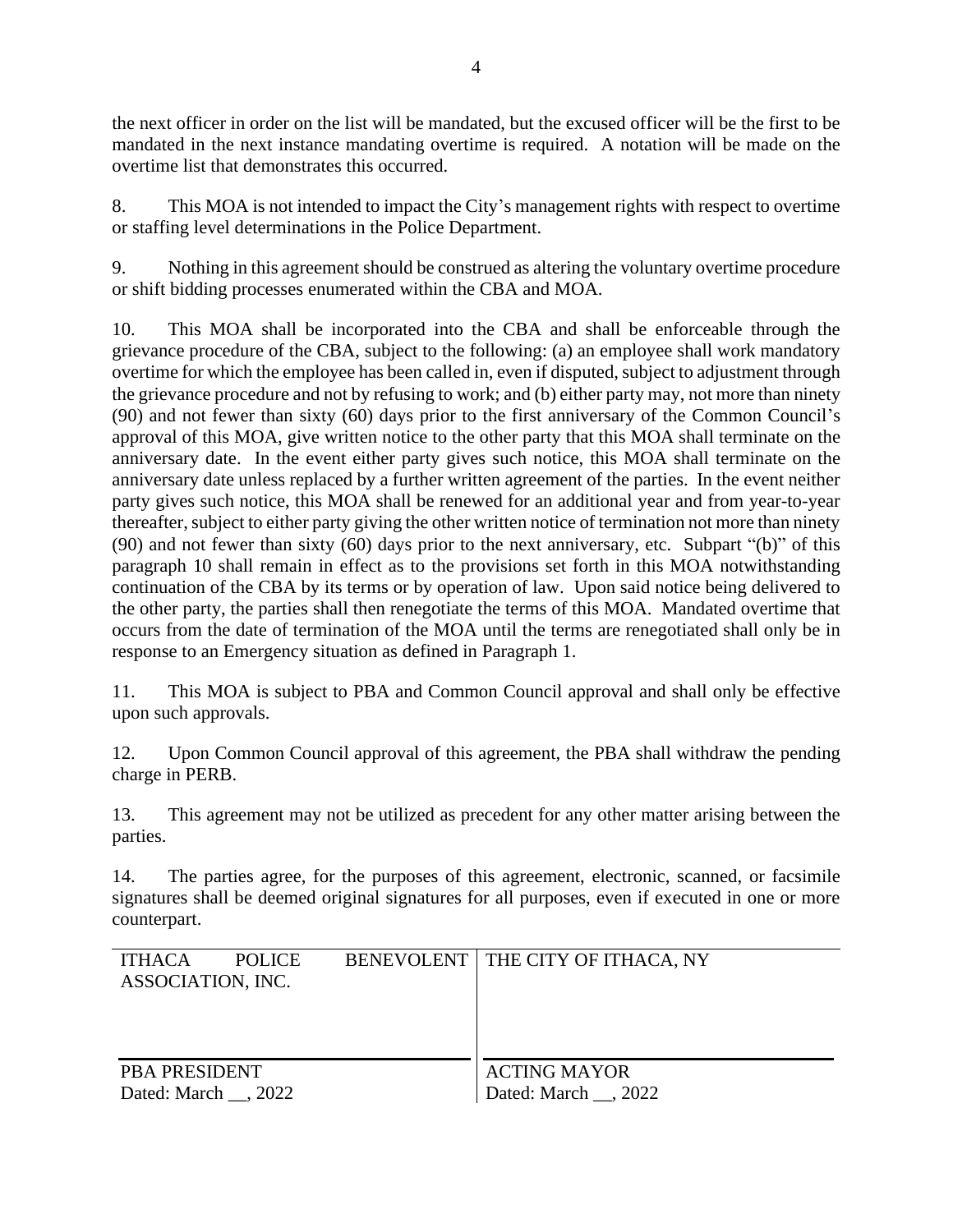## **.1 Request to Increase Authorization of Cecil A Malone Dr. Bridge Replacement Project – CP 863**

WHEREAS, Sponsor will design, let and construct the "project"; and

WHEREAS, a Project for the Cecil Malone Drive Bridge over Flood Relief Channel, P.I.N. 375589 ("the Project") is eligible for funding under Title 23 U.S. Code, as amended, that calls for the apportionment of the costs such program to be borne at the ratio of 95% Federal funds and 5% non-Federal funds; and

WHEREAS, the City of Ithaca desires to advance the Project by committing 100% of the non-Federal share of Design, Right-of-Way Incidental, Right-of-Way Acquisition, Construction and Inspection; and

WHEREAS, in November 2018, Common Council authorized \$2,172,000 (95% Federal and 5% Local Share) of BRIDGE NY funding that was made available by the New York State Department of Transportation for Project; and

WHEREAS, in January 2022, Common Council increased the project budget by \$822,000, for a total authorization of \$2,994,000 as a result of project scope change and construction items increase due to the COVID-19 pandemic, and

WHEREAS, three bids were received for the Project on March 24, 2022; and

WHEREAS, Economy Paving Inc., 1819 NY-13, Cortland, NY, submitted the low bid for the Project in the amount of \$2,779,299.70; and

WHEREAS, the Project budget is increased by \$450,000 due to a higher low bid price than our Engineer's Estimate; and

WHEREAS, the City of Ithaca is responsible for all costs of the Project which exceed the amount of the BRIDGE NY funding awarded to the City of Ithaca, and

WHEREAS, the Department of Public Works has recommended to allocate an additional \$405,000 in Consolidated Local Street and Highway Improvement Program (CHIPS) fund and \$45,000 from the Water and Sewer fund to cover the budget shortfall; and

WHEREAS, the amended project budget is projected to be \$3,444,000; and, be it further

**RESOLVED**, That Common Council hereby approves an increase of Capital Project #863 by an amount not to exceed \$450,000, for a total project authorization of \$3,444,000; and be it further

**RESOLVED**, That funds needed for said \$450,000 amendment shall be derived from the following sources: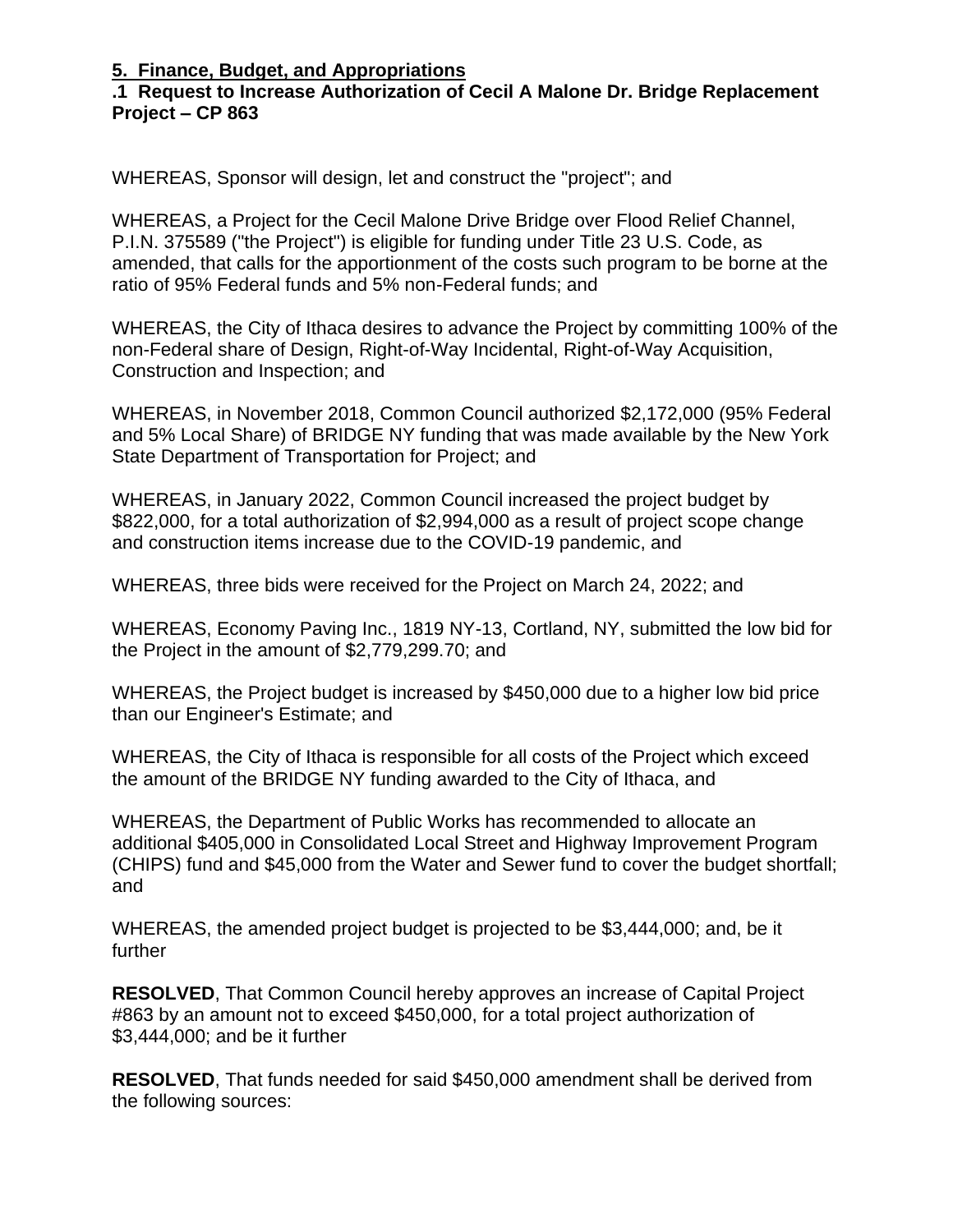CHIPS - \$405,000 and Water & Sewer Fund - \$45,000

and be it further

**RESOLVED**, That in the event of full federal and non-federal share cost of the Project exceeds the amount appropriated above, the City of Ithaca shall convene as soon as possible to appropriate said excess amount immediately upon the notification by the New York State Department of Transportation thereof, and it is further

**RESOLVED**, That the Mayor of the City of Ithaca be and is hereby authorized to execute all necessary agreements, and the Superintendent of Public Works is hereby authorized to execute all the necessary Certifications or reimbursement requests for Federal Aid and /or State-Aid on behalf of the City of Ithaca with the New York State Department of Transportation in connection with the advancement or approval of the Project and providing for the administration of the Project and the municipality's first instance funding of project costs and permanent funding of the local share of federal-aid and state-aid eligible Project costs and all Project costs within appropriations therefore that are not so eligible, and it is further

**RESOLVED**, That the Superintendent of Public Works is hereby awarded the construction contract for the Project to Economy Paving Inc., 1819 NY-13, Cortland, NY for its low bid of \$2,779,299.70, contingent upon New York State Department of Transportation approval, and be it further

**RESOLVED**, That a certified copy of this Resolution be filed with the New York State Commissioner of Transportation by attaching it to any necessary Agreement in connection with the Project; and it is further

**RESOLVED**, This resolution shall take effect immediately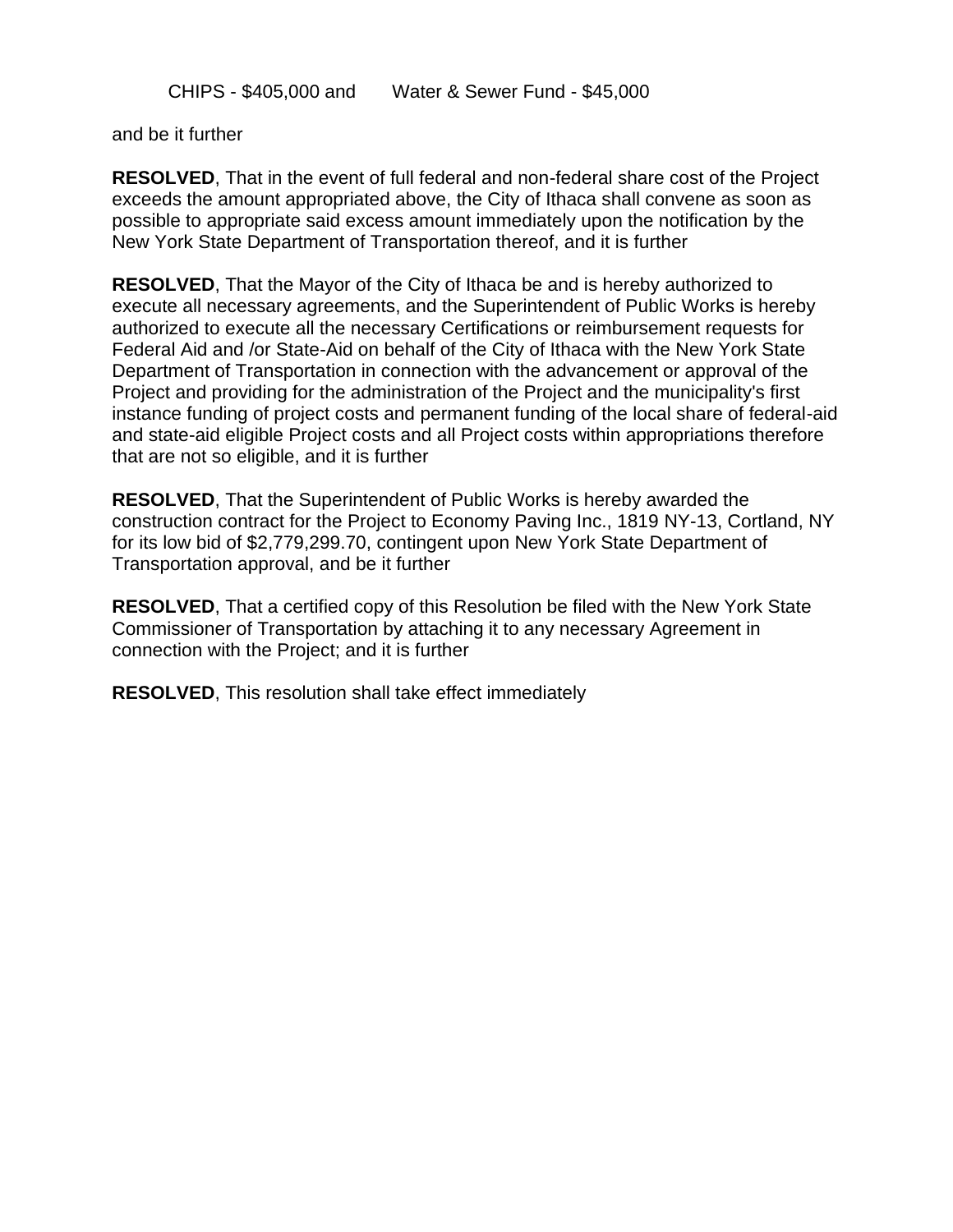# CITY OF ITHACA



108 East Green Street, Ithaca, New York 14850-6590

DEPARTMENT OF PUBLIC WORKS Michael J. Thorne, P.E. Superintendent Telephone: 607/274-6527 Fax: 607/274-6587

# **MEMORANDUM**

- **TO**: City Administration Committee
- **FROM:** Addisu Gebre, Bridge Systems Engineer
- **DATE:** April 5, 2022
	- **RE**: Cecil Malone Drive Bridge Replacement Project, CP#863

I have attached a resolution seeking Common Council authorization to increase the Cecil Malone Drive Bridge Replacement Project, CP#863 budget and award the contract to the lowest responsible bidder contingent upon New York State Department of Transportation approval.

In January 2022, Common Council amended the project budget for a total authorization of \$2,994,000 to cover a significant engineer's estimate increase due to the high steel price increase resulting from the COVID-19 pandemic and project scope change. The project scope change resulted in temporary and permanent Right-of-Way acquisition, additional sidewalk, sewer system upgrade, and design and construction inspection costs.

On Wednesday, March 24, 2022, three bids were opened for Cecil A Malone Drive Bridge Project. And Economy Paving Inc. submitted the low bid for the Project in the amount of \$2,779,299.70 which increased the project authorized budget by \$450,000. To cover this budget gap, the Department of Public Works has recommended to allocate an additional \$405,000 in Consolidated Local Street and Highway Improvement Program (CHIPS) fund and \$45,000 from the Water and Sewer fund. Staff recommends award of contract to Economy Paving Inc. for its low bid of \$2,779,299.70 contingent upon New York State Department of Transportation approval.

The project will include replacing the existing bridge to eliminate the bridge's structural deficiencies and providing a wider bridge deck to accommodate heavy industrial traffic, pedestrians, and bicyclists. The project will include restoring the crossing to a condition that provides a minimum 75-year design life.

\_\_\_\_\_\_\_\_\_\_\_\_\_\_\_\_\_\_\_\_\_\_\_\_\_\_\_\_\_\_\_\_\_\_\_\_\_\_\_\_\_\_\_\_\_\_\_\_\_\_\_\_\_\_\_\_\_\_\_\_\_\_\_\_\_\_\_\_\_\_\_\_\_\_

If you have any questions, please call me @ 607-274-6530 or email me at [agebre@cityofithaca.org.](mailto:agebre@cityofithaca.org)

cc: Tim Logue, Director of Engineering Services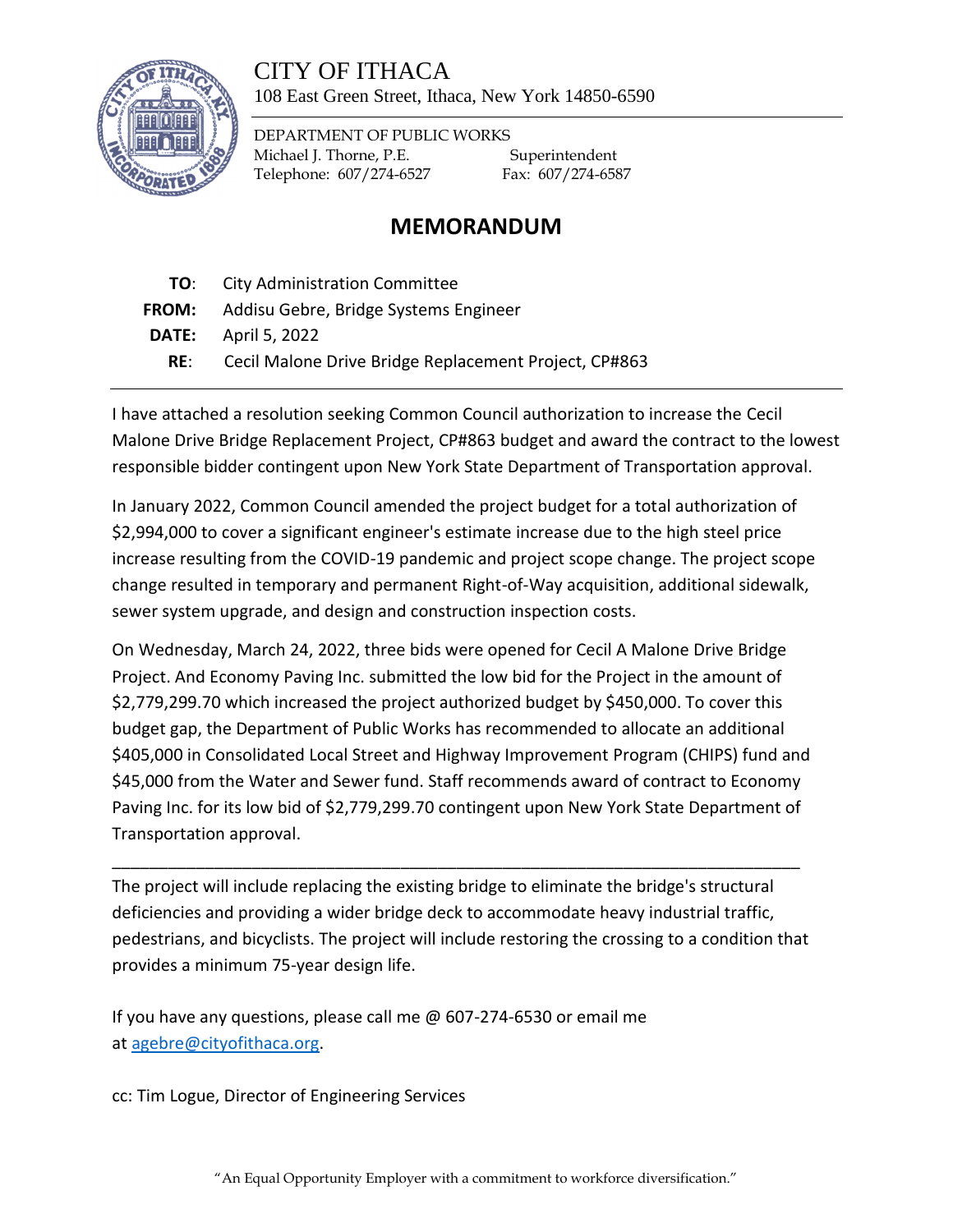## **.2 Planning, Building Zoning & Economic Development**

WHEREAS, the City of Ithaca partnered with the Landmarks Society of Western New York (LSWNY), NYS Office of Parks, Recreation and Historic Preservation (NYS OPRHP), the Preservation League of New York State, and Historic Ithaca to present a statewide historic preservation conference in 2021; and

WHEREAS, the Statewide Historic Preservation Conference was held in November 2021 and gathered 240 historic preservation professionals and enthusiasts as well as economic and community developers, elected officials, educators, and developers from across the state; and

WHEREAS, the City applied for and received a Certified Local Government (CLG) Subgrant in the amount of \$22,464 from the NYS OPRHP to help fund the expenses associated with hosting the conference, including a workshop by Incremental Development, the keynote speaker, printing, graphic design, and mailing expenses, an audiovisual consultant, and Conference scholarships; and

WHEREAS, the CLG Subgrant is wholly reimbursable and did not require a local match; now, therefore be it

**RESOLVED,** That Common Council hereby amends the 2021 Authorized Planning Department Budget to account for the said CLG Subgrant as follows:

| Increase Revenue Account:             |             |
|---------------------------------------|-------------|
| A8020-3989 State Aid Home & Community | \$22,464.00 |
| Increase Appropriations Account:      |             |
|                                       |             |
| A8020-5435 Contracts                  | \$22,464.00 |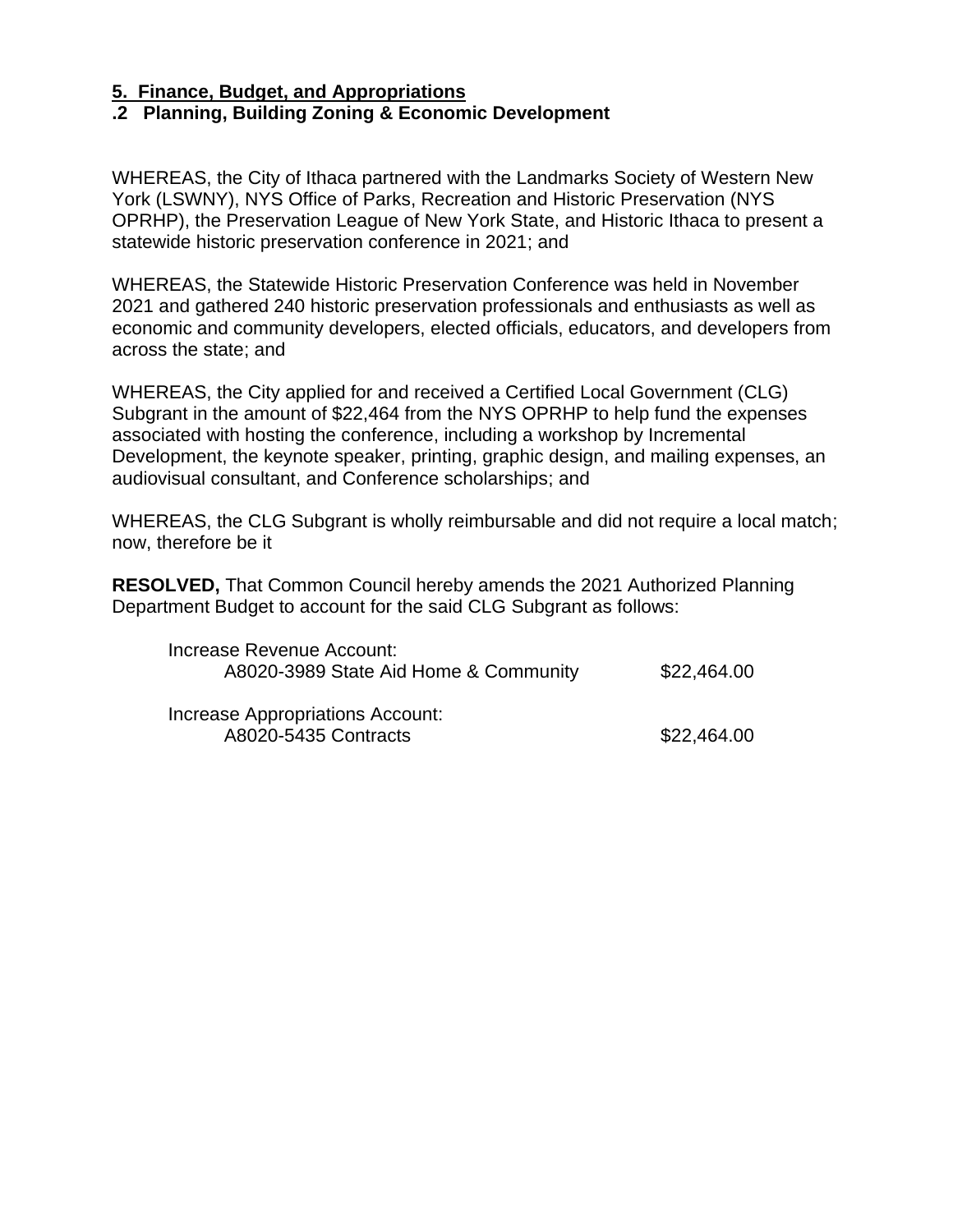# **.3 Approval of Release of Funds for Right to Counsel Program**

WHEREAS, as part of the 2022 Authorized Budget, Common Council placed \$125,000 in Restricted Contingency for the Right to Counsel Program; now, therefore be it

**RESOLVED,** That Common Council hereby release an amount not to exceed \$125,000 from Account A1990 Restricted Contingency and transfer said funds to Account A1210- 5435 Mayor Contracts to provide funding to the Right to Counsel Program.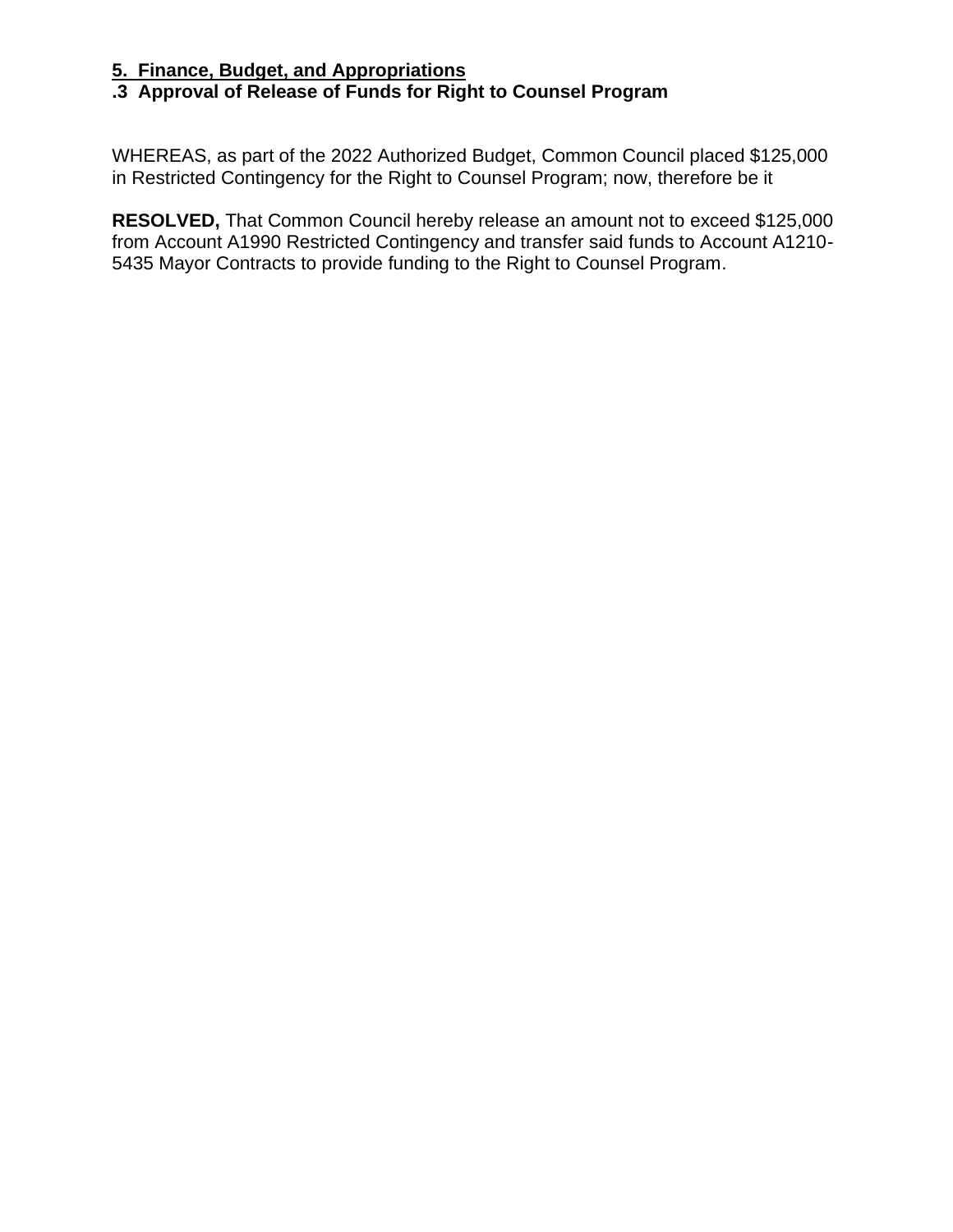# **.4 Memorandum of Understandings for Outside Organizations Funded in 2022 Budget**

WHEREAS, Common Council included \$50,000 each in Restricted Contingency, within the 2022 Authorized Budget, funding for two new non-profits to which the City has not previously directed funding; and

WHEREAS, Common Council asked for all new non-profits to fill out a form to be turned into the Controller no later than April 15, 2022; and

WHEREAS, Black Hands Universal and Unbroken Promises Initiative both provided documentation to the Controller before April 15, 2022; now therefore be it

**RESOLVED,** That such funding as Council budgeted in restricted contingency for potential expenditure on services to be rendered by Black Hands Universal ("BHU") and Unbroken Promises Initiative ("UPI") shall be processed by the Common Council and the funding of \$50,000 per organization be released from restricted contingency, and be it further

**RESOLVED,** That Common Council hereby transfer an amount not to exceed \$100,000 from Account A1990 Restricted Contingency to Account A1012-5435 Community Services Contracts for the purposes of funding said organizations at \$50,000 each, and be it further

**RESOLVED,** That the Attorney's Office shall prepare for the Mayor's approval, separate MOU's for BHU and UPI:

- specifying the community services that each organization is required to deliver in exchange for the City's funding;
- requiring each organization to prepare and, no later than September 1, 2022, file with the City Controller for usage in the 2023 budget process, a report detailing the manner in which City funds were expended by that organization in 2022, how many people were served by that organization and in what manner; and
- requiring each organization to agree to collaborate with and amongst other nonprofit and city organizations to the maximum extent possible to ensure that services reach a broad population, avoid redundancy, and assist each other in becoming more efficient at serving their overlapping goals.